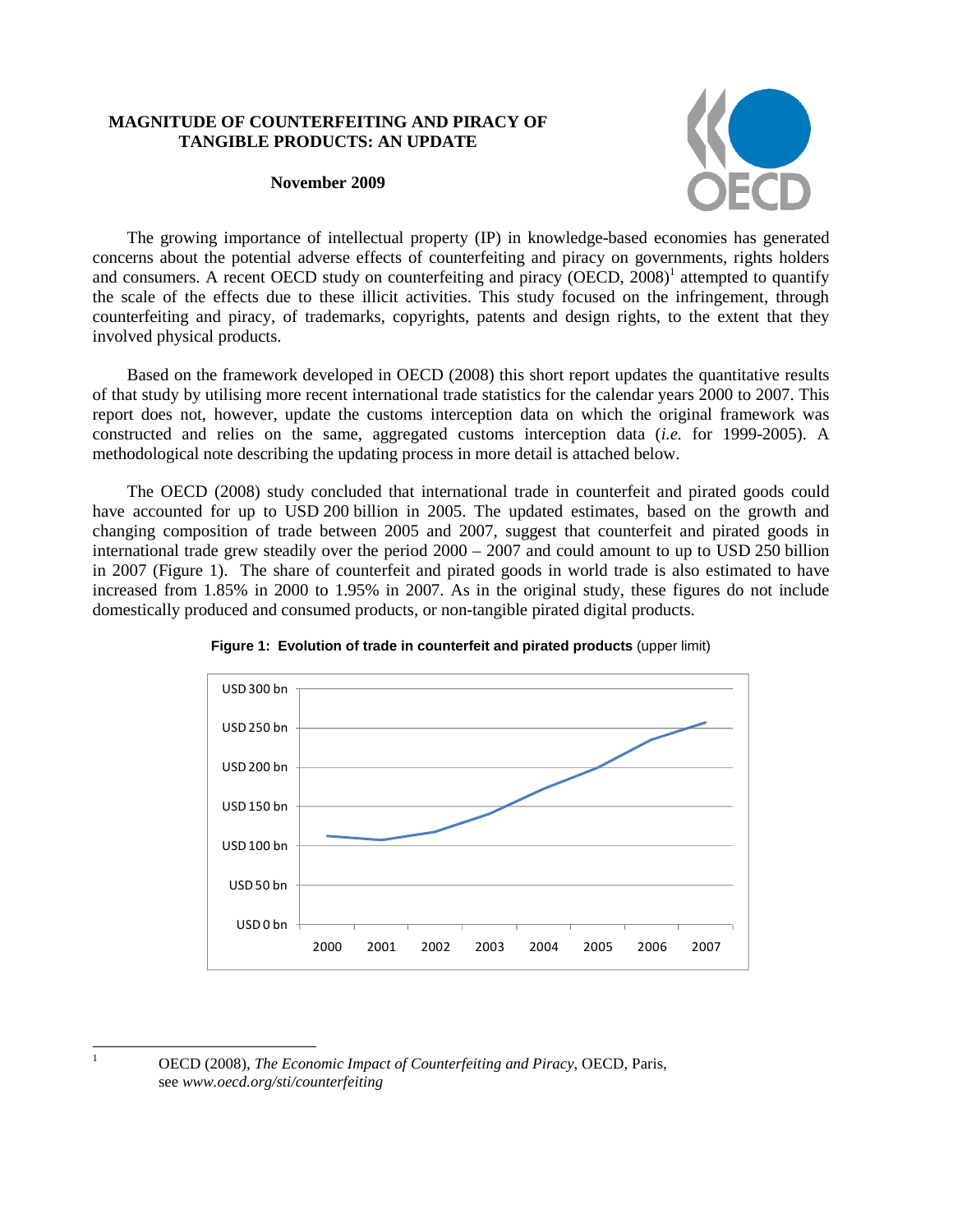#### **Methodological Note**

This report updates the quantitative results of OECD (2008), based on the framework developed in that study. The update involves applying detailed indices of counterfeiting (called GTRIC, presented below) to international trade statistics for the calendar years 2000 – 2007.

To build the foundation on which the magnitude of counterfeiting and piracy in world trade could be analysed for the 2008 study, the OECD conducted a survey in co-operation with the World Customs Organization (WCO). Seventy responses were received from national customs authorities, providing information on interceptions of infringements, recorded at any time during the period 1999 to 2005. Based on these responses two general trade-related indices of counterfeiting and piracy (GTRIC) were constructed:

- A general trade-related index of counterfeiting and piracy of economies (GTRIC-*e*), and
- A general trade-related index of counterfeiting and piracy of products (GTRIC-*p*).

The General Trade-Related Index of Counterfeiting for economies (see Table A1 in the Annex) presents the relative intensity with which a given economy exports counterfeit and pirated products. The term "relative" means that for a given economy GTRIC-*e* indicates the average intensity of its counterfeit exports, taking the economy with the highest share of exports of counterfeit and pirated products as a benchmark. GTRIC-*e* was constructed in three steps. First, for each reporting economy seizures of counterfeit and pirated products are compared to general trade volumes and the respective seizure percentages are calculated. Second, based on these percentages, each exporting economy is assigned a counterfeiting factor. Third, based on these factors the GTRIC-*e* is formed.

A similar exercise was performed for detailed categories of tradable goods, and the results are summarized in Table A2 in the Annex that presents the GTRIC-*p* index. GTRIC-*p* is based on the 2-digit categories of the Harmonized System  $(HS)^2$  and establishes the relative likelihood for products in one category to be counterfeit relative to another. This exercise was performed for all 96 HS categories of reporting economies by dividing the seizure percentages of source economies by the economies' respective import share of the reporting economy's total imports (across the 145 known source economies). As with GTRIC-*e*, GTRIC-*p* is a point estimate of the relative counterfeiting propensity for products, which also refers to the baseline.

To generate the final result both indices, GTRIC-*p* and GTRIC-*e* are multiplied and the outcome is the GTRIC matrix of 96 (products) times 134 (economies). Each entry in this matrix corresponds to the relative propensity of a given product category exported from a given economy to contain counterfeited and pirated products.

To measure the magnitude of counterfeiting and piracy in world trade, the GTRIC matrix can be applied to statistics on international trade. The trade statistics used in this report cover the period between 2000 and 2007 and are derived from the UN Comtrade Database. The data is categorized according to the HS and corresponds to the 96 categories used in the GTRIC-*p* index.

As noted in OECD (2008) the estimation of magnitude of counterfeiting and piracy in international trade is not free from certain biases, most of which were discussed in the main report.

 $\frac{1}{2}$  The Harmonized System is a commodity classification system in which articles are grouped largely according to the nature of the materials of which they are made, as has been traditional in customs nomenclatures.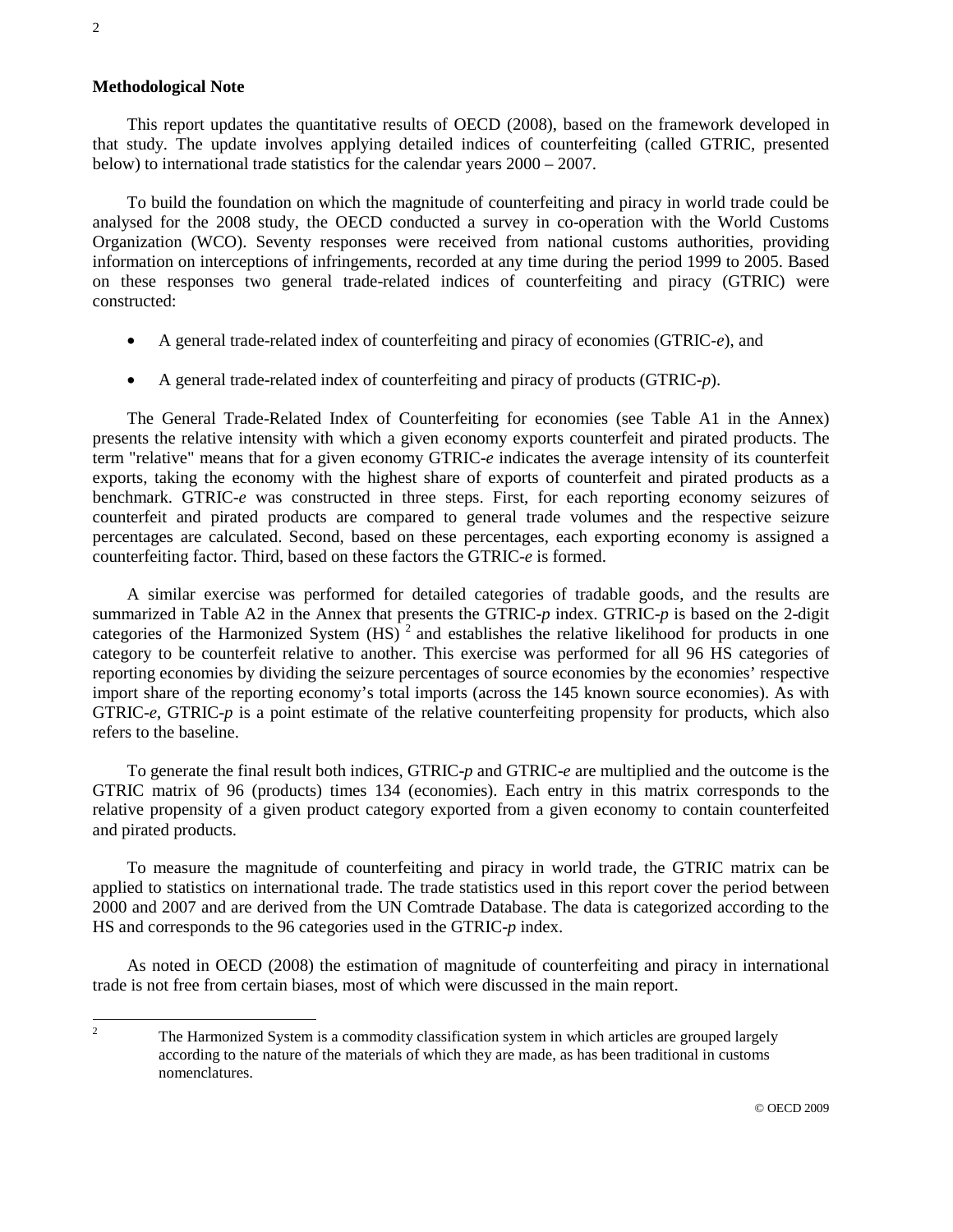Moreover, even though some smoothing techniques have been applied to both GTRIC-*p* and GTRIC*e* in order to control for static (*i.e.* time invariant) distortions, these techniques do not address the bias related to the potential time-variance of the GTRIC. The GTRIC relies on aggregated customs data over a seven year period and consequently, the update presented in this report relies on an implicit assumption that the GTRIC does not vary significantly between the period represented in the data collection (1999- 2005), and the period analysed in the review (2006-07). While the validity of this assumption is considered to be acceptable for the relatively short period covered in this update, it would rapidly decline the further the trade data used diverge from the GTRIC customs data. It may therefore not be appropriate to update the estimates beyond 2007, especially given the current economic crisis and the considerable structural changes resulting in international trade flows. Further assessments of the share of counterfeiting and piracy in international trade would therefore require a new detailed assessment of customs data on seizures.

To obtain an index of the evolution of trade in counterfeit and pirated products, the GTRIC matrix is multiplied with the corresponding matrix of world exports for each year in the period 2000–2007. This exercise leads to an index of the evolution of trade in counterfeit and pirated products in absolute values. A comparison of this index with an index of the evolution of total world trade permits analysis of the share of trade in counterfeit and pirated goods in total trade volumes. Both are presented in Table 1.

| Year                                                                                                  | <i>2000</i> | 2001 | 2002 | 2003 | 2004 | 2005  | 2006  | 2007  |
|-------------------------------------------------------------------------------------------------------|-------------|------|------|------|------|-------|-------|-------|
| Evolution of trade in counterfeit<br>and pirated products (in absolute<br>values; 2005 = 100)         | 56.5        | 53.9 | 59.1 | 70.5 | 86.0 | 100.0 | 117.6 | 128.5 |
| Evolution of trade in counterfeit<br>and pirated products (as a share<br>of total trade; $2005 = 100$ | 91.9        | 91.2 | 95.1 | 96.7 | 97.4 | 100.0 | 101.0 | 98.9  |

#### **Table 1: The evolution of trade in counterfeit and pirated products**

Unsurprisingly, given the growth in international trade in 2000-07 these updated results suggest that trade in counterfeit and pirated products grew steadily over the period 2000 – 2007, and in particular, between 2005 and 2007 it grew by more than 25%.

The OECD (2008) study concluded that in 2005 international trade in counterfeit and pirated goods could have accounted for up to USD 200 billion. This result can be now be updated to reflect 2006 and 2007 data by using the index of evolution of trade in counterfeit and pirated products in absolute values (Table 1 and Figure 1) to derive an updated figure. The update suggests that counterfeit and pirated goods in international trade could have amounted for up USD 250 billion in 2007.

Apart from the growing total value of trade in counterfeit and pirated products, the share of counterfeit and pirated goods in world trade also seems to have grown (see Table 1). Between 2000 and 2007, counterfeited and pirated products appear to have increased their share in total world trade from 1.85% in 2000 to 1.95% in 2007. While numerically small this increase is significant, given that world trade more than doubled over that period,

The dip in 2007 (Figure 2) could be explained by overall trade growing at a faster rate than the expected growth of counterfeited and pirated goods. This could be attributed to the rapid growth of trade in commodities (such as raw materials) that are less prone, or not prone at all, to counterfeiting. A detailed analysis of this question goes beyond the scope of this update, but further detail on the composition of trade and the relative likelihood of product categories to be counterfeit can be found in the 2008 report.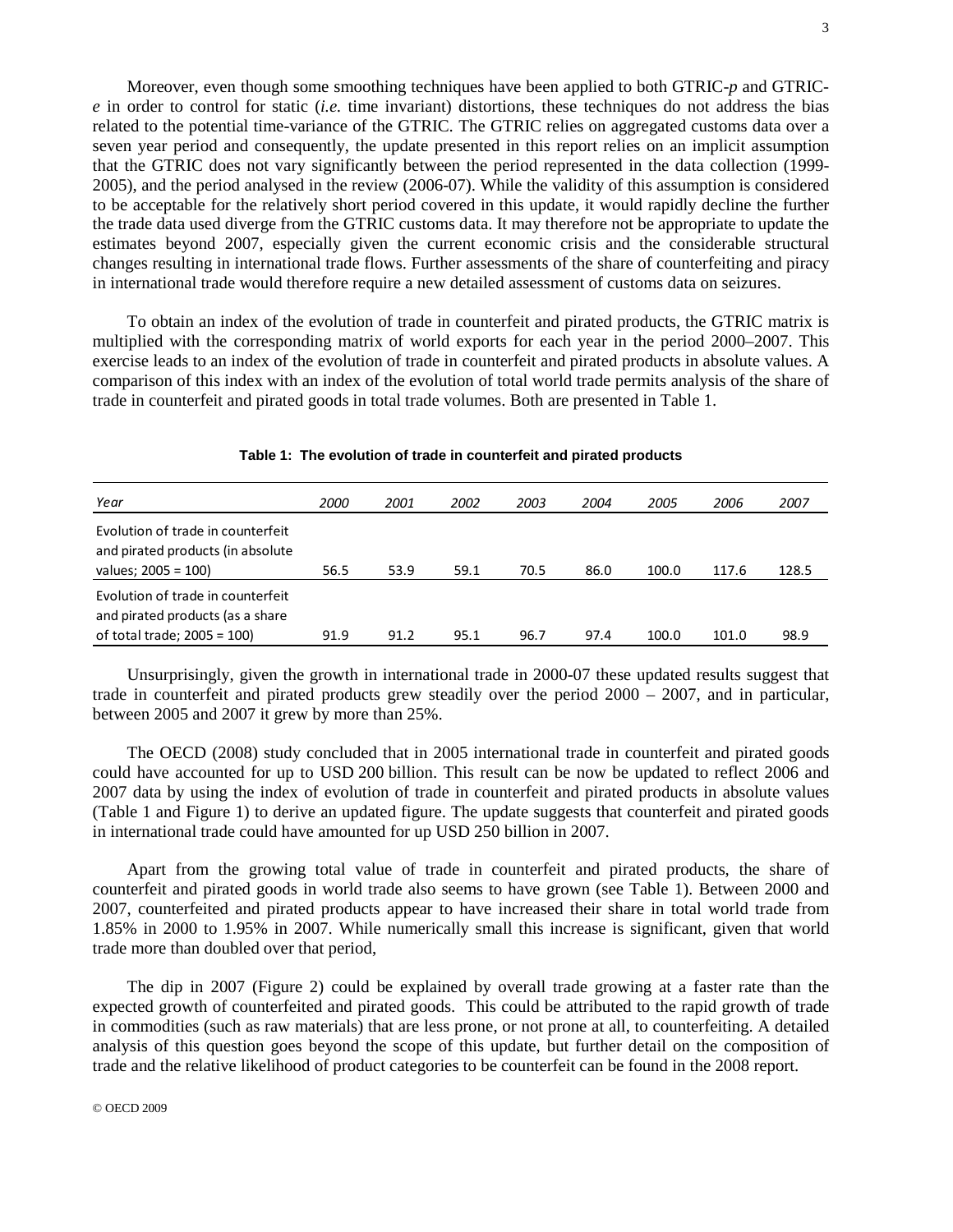



### **Policies and measures**

Counterfeiting and piracy compel strong and sustained action from governments, business and consumers. Measures to address counterfeiting and piracy include developing more effective enforcement and building public support to combat the counterfeiting and piracy. Increased co-operation between governments, and with industry, would be beneficial, as would better data collection. This update, which includes estimates that suggest that the problem of counterfeiting and piracy has continued to grow, serves to reiterate the call on governments to consider improving legal and regulatory frameworks, enhance enforcement and deepen the evaluation of policies, programmes and practices.

At the national governmental level, two of the principal challenges in combating counterfeiting and piracy are: 1) to find ways to enhance enforcement; and 2) to raise awareness of counterfeiting and piracy issues. Domestically, governments may consider improving legal and regulatory frameworks, enhancing enforcement and deepening the evaluation of policies, programmes and practices. Ways to strengthen the existing framework and practices could be explored multilaterally.

While the 2008 OECD study and this update have been able to provide insights into the situation, we also repeat the conclusions drawn in the 2008 report that the information base needs to be further strengthened. Governments, business and other interested stakeholders should continue to collect and analyse information that is essential for designing and implementing effective strategies for combating counterfeiting and piracy. Improved information would enable more far-reaching analyses to be carried out on the magnitude and effects of counterfeiting and piracy on economies. In turn, this would provide governments and other stakeholders with a firmer basis for developing more informed and effective policies and programmes to address these practices.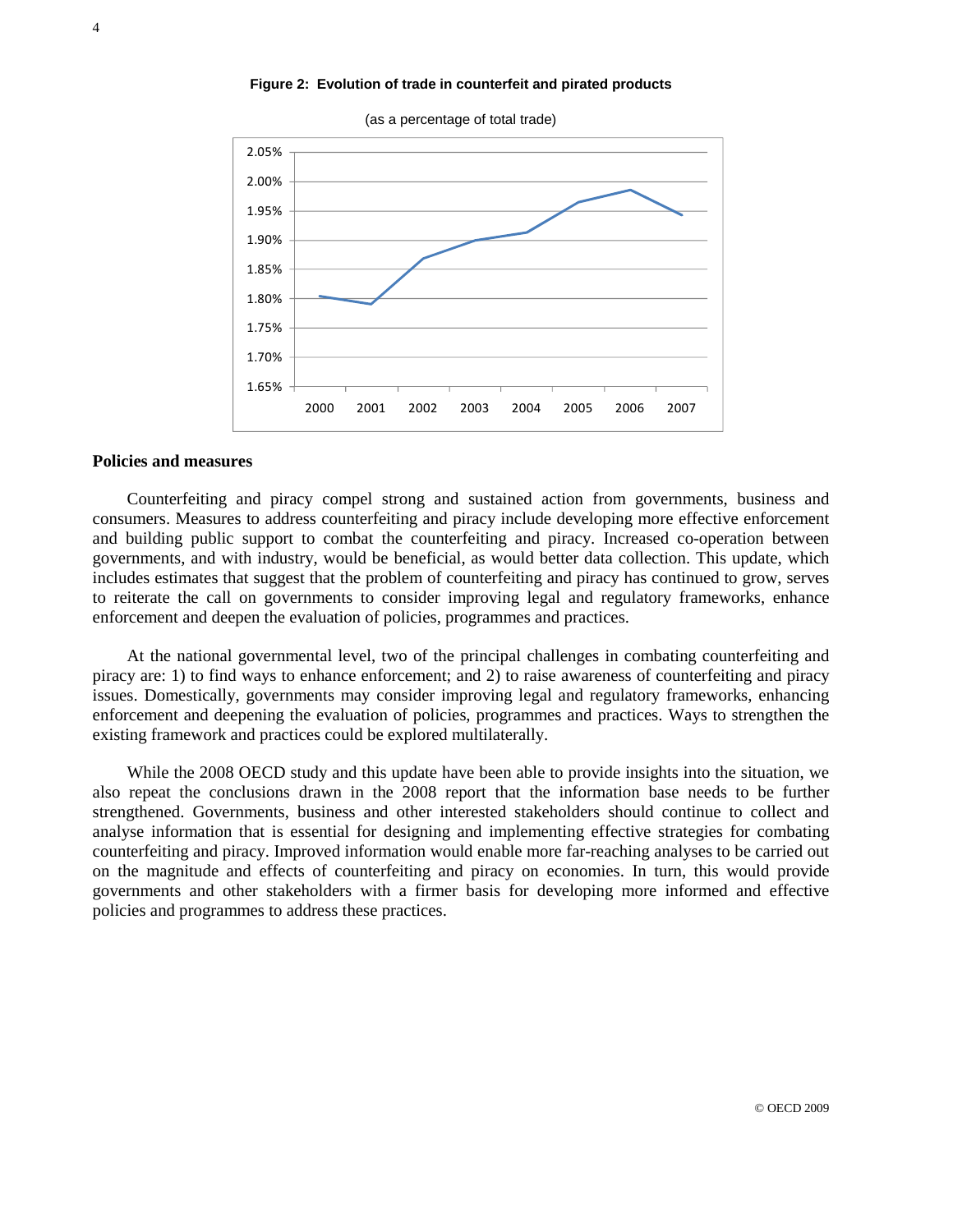## **ANNEX**

| Economy                | <b>GTRICe</b> | <b>Economy</b>   | <b>GTRICe</b> | Economy                     | <b>GTRICe</b> |
|------------------------|---------------|------------------|---------------|-----------------------------|---------------|
| Afghanistan            | 2.351017      | Germany          | 0.039872      | Pakistan                    | 1.657459      |
| Albania                | 1.221637      | Ghana            | 0.445089      | Panama                      | 1.02897       |
| Algeria                | 0.23113       | Greece           | 0.190079      | Papua New Guinea            | 0.000372      |
| Angola                 | 0.048601      | Guatemala        | 0.253155      | Paraguay                    | 1.54626       |
| Argentina              | 0.103271      | Haiti            | 0.396415      | People's Rep. of Korea      | 1.939676      |
| Armenia                | 0.772296      | Honduras         | 0.347135      | Peru                        | 0.677267      |
| Australia              | 0.094092      | Hungary          | 0.117529      | Philippines                 | 1.116753      |
| Austria                | 0.024619      | India            | 0.641394      | Poland                      | 0.109972      |
| Azerbaijan             | 0.001417      | Indonesia        | 0.50952       | Portugal                    | 0.152092      |
| Bahamas                | 0.360889      | Iran             | 0.897601      | Qatar                       | 0.001902      |
| Bahrain                | 0.498182      | Iraq             | 0.486533      | Rep. of Korea               | 0.635958      |
| Bangladesh             | 0.494885      | Israel           | 0.116429      | Rep. of Moldova             | 1.120815      |
| <b>Belarus</b>         | 0.071216      | Italy            | 0.384653      | Romania                     | 0.36342       |
| Belgium                | 0.064524      | Jamaica          | 0.663663      | <b>Russian Federation</b>   | 0.258173      |
| Bolivia                | 0.69111       | Japan            | 0.046304      | Saudi Arabia                | 0.139165      |
| Bosnia Herzegovina     | 0.007447      | Jordan           | 0.65896       | Senegal                     | 0.464653      |
| Botswana               | 0.846791      | Kazakhstan       | 0.39835       | Serbia and Montenegro       | 0.206386      |
| Brazil                 | 0.127407      | Kenya            | 0.94533       | Singapore                   | 0.467796      |
| Brunei                 | 0.540795      | Kuwait           | 0.228373      | Slovakia                    | 0.003566      |
| <b>Bulgaria</b>        | 0.37755       | Kyrgyzstan       | 1.770402      | Slovenia                    | 0.20471       |
| Cambodia               | 0.781277      | Laos             | 2.849408      | South Africa                | 0.181244      |
| Cameroon               | 0.27964       | Latvia           | 0.136714      | Spain                       | 0.212384      |
| Canada                 | 0.057086      | Lebanon          | 1.733032      | Sri Lanka                   | 1.035163      |
| Chile                  | 0.010157      | Libya            | 0.000801      | Suriname                    | 0.082067      |
| China                  | 1.437774      | Lithuania        | 0.784599      | Switzerland                 | 0.22732       |
| China, Hong Kong SAR   | 2.856343      | Luxembourg       | 0.549484      | Syria                       | 0.955119      |
| China, Macao SAR       | 0.960184      | Madagascar       | 0.300687      | Tajikistan                  | 0.609951      |
| Chinese Taipei         | 0.995363      | Malaysia         | 1.296085      | <b>TFYR of Macedonia</b>    | 0.920952      |
| Colombia               | 0.244002      | Maldives         | 0.598105      | Thailand                    | 2.176103      |
| Costa Rica             | 0.039002      | Mali             | 0.052417      | Togo                        | 1.915335      |
| Cote d'Ivoire          | 0.150357      | Malta            | 0.8876        | Tokelau                     | 1.761901      |
| Croatia                | 0.299896      | <b>Mauritius</b> | 0.594848      | Trinidad and Tobago         | 0.067655      |
| Cyprus                 | 1.540444      | Mexico           | 0.077074      | Tunisia                     | 0.026303      |
| Czech Rep.             | 0.249195      | Mongolia         | 0.840518      | Turkey                      | 1.081725      |
| Dem. Rep. of the Congo | 0.155363      | Morocco          | 0.749408      | Turkmenistan                | 0.801172      |
| Denmark                | 0.094505      | Mozambique       | 0.01625       | Ukraine                     | 1.025599      |
| Djibouti               | 0.728013      | Myanmar          | 0.752559      | <b>United Arab Emirates</b> | 2.058198      |
| Dominican Rep.         | 0.286636      | Nepal            | 0.001413      | <b>United Kingdom</b>       | 0.127595      |
| Ecuador                | 0.382447      | Neth. Antilles   | 0.990316      | <b>United States</b>        | 0.137188      |
| Egypt                  | 0.528218      | Netherlands      | 0.063505      | Uruguay                     | 0.004343      |
| Estonia                | 0.316013      | New Zealand      | 0.042885      | Uzbekistan                  | 1.520067      |
| Fiji                   | 0.001902      | Nicaragua        | 0.223638      | Venezuela                   | 0.069918      |
| Finland                | 0.053468      | Nigeria          | 0.21385       | Viet Nam                    | 1.366506      |
| France                 | 0.086579      | Norway           | 0.00762       | Yemen                       | 1.045195      |
| Georgia                | 1.024696      | Oman             | 0.532247      |                             |               |

# **Table A1: General trade-related index of counterfeiting and piracy of economies (GTRIC-***e***)**

*Source*: OECD (2008)